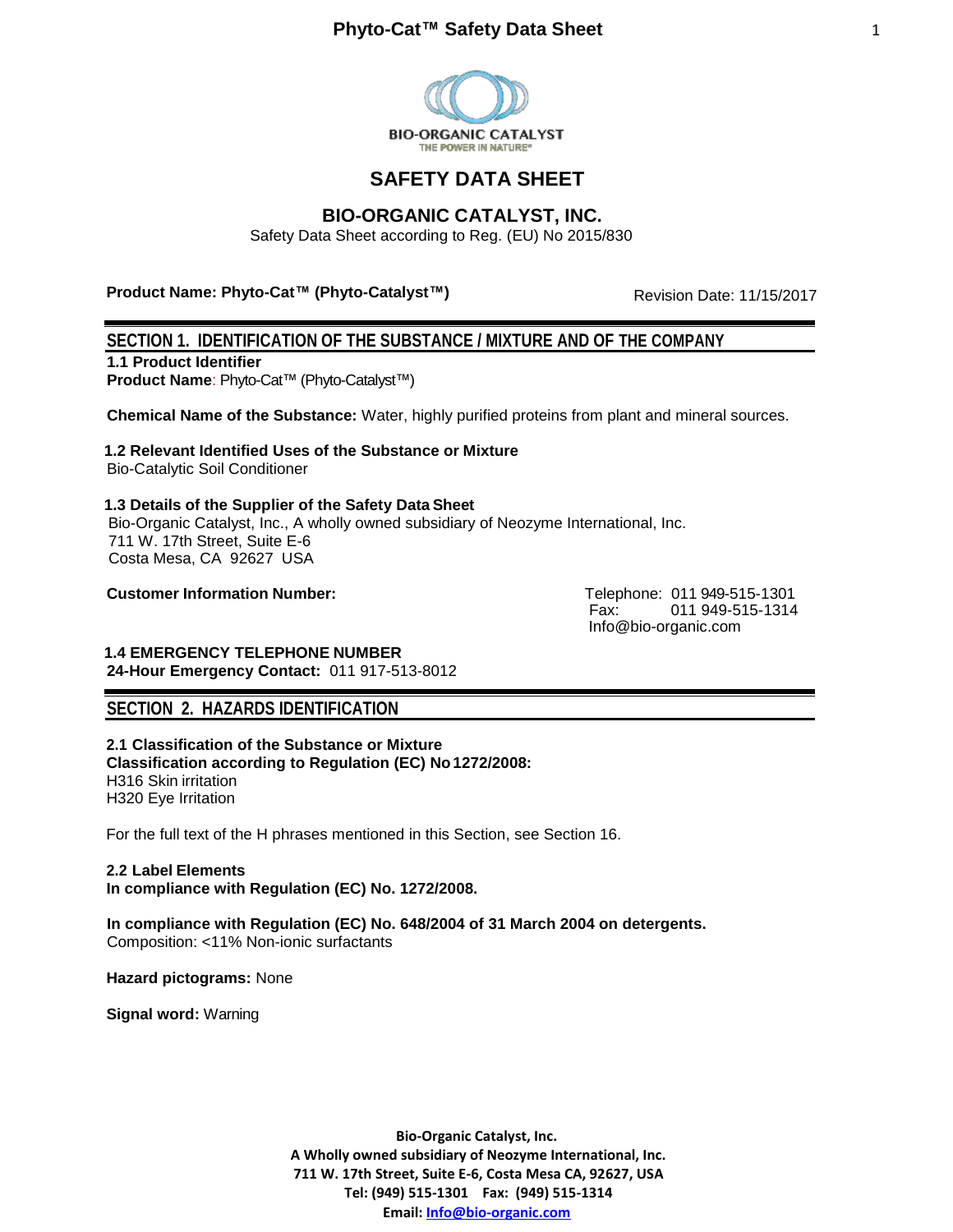# **Hazard statements (CLP)**

H316 Causes mild skin irritation

H320 Causes eye irritation

# **Precautionary statements:**

| P <sub>264</sub> | Wash skin thoroughly after handling.                                                           |
|------------------|------------------------------------------------------------------------------------------------|
| P <sub>280</sub> | Wear protective gloves / protective clothing / eye protection / face protection.               |
|                  | P305 + P351 + P338 IF IN EYES: Rinse cautiously with water for several minutes. Remove contact |
|                  | lenses, if present and easy to do. Continue rinsing.                                           |
| $P302 + P352$    | IF ON SKIN: Wash with plenty of soap and water.                                                |
| $P332 + P313$    | If skin irritation occurs: Get medical advice / attention.                                     |

# **2.3 Other Hazards**

None

# **SECTION 3. COMPOSITION / INFORMATION ON INGREDIENTS**

# **3.1 Substance**

Not applicable

### **3.2 Mixture**

| <b>Name</b>                                             | <b>Product Identifier</b> | %          | <b>CLP Classification Regulation (EC)</b><br>No. 1272/2008                                                    |
|---------------------------------------------------------|---------------------------|------------|---------------------------------------------------------------------------------------------------------------|
| Aqueous solution of fermentation<br>supernatant (Yeast) | 68876-77-7                | >89.5%     | Not classified                                                                                                |
| Alcohols, C11-15-secondary,<br>ethoxylated              | 68131-40-8                | $< 5.5 \%$ | Skin Irritation - 2 - H315<br>Eye Damage - 1 - H318                                                           |
| Alcohols, C11-15-secondary,<br>ethoxylated              | 84133-50-6                | $<4.0\%$   | Acute Toxicity - 4 - H302<br>Acute Toxicity - 4 - H332<br>Skin Irritation - 2 - H315<br>Eye Damage - 1 - H318 |

If present in this product, any not classified components disclosed above for which no country specific OEL value(s) is (are) indicated under Section 8, are being disclosed as voluntarily disclosed components.

For the full text of the H Statements and R Phrases mentioned in this Section, see Section 16.

If present in this product, any not classified components disclosed above for which no country specific OEL value(s) is (are) indicated under Section 8, are being disclosed as voluntarily disclosed components.

# **SECTION 4. FIRST AID MEASURES**

# **4.1 Description of First Aid Measures**

**General advice:** First aid responders should pay attention to self-protection and use the recommended protective clothing (chemical resistant gloves, splash protection). If potential for exposure exists, refer to Section 8 for specific personal protective equipment.

**Inhalation:** Move person to fresh air; if effects occur, consult a physician.

**Skin contact:** Wash off with plenty of water.

**Eye contact:** Immediately flush eyes with water; remove contact lenses, if present, after the first 5 minutes, then continue flushing eyes for at least 15 minutes.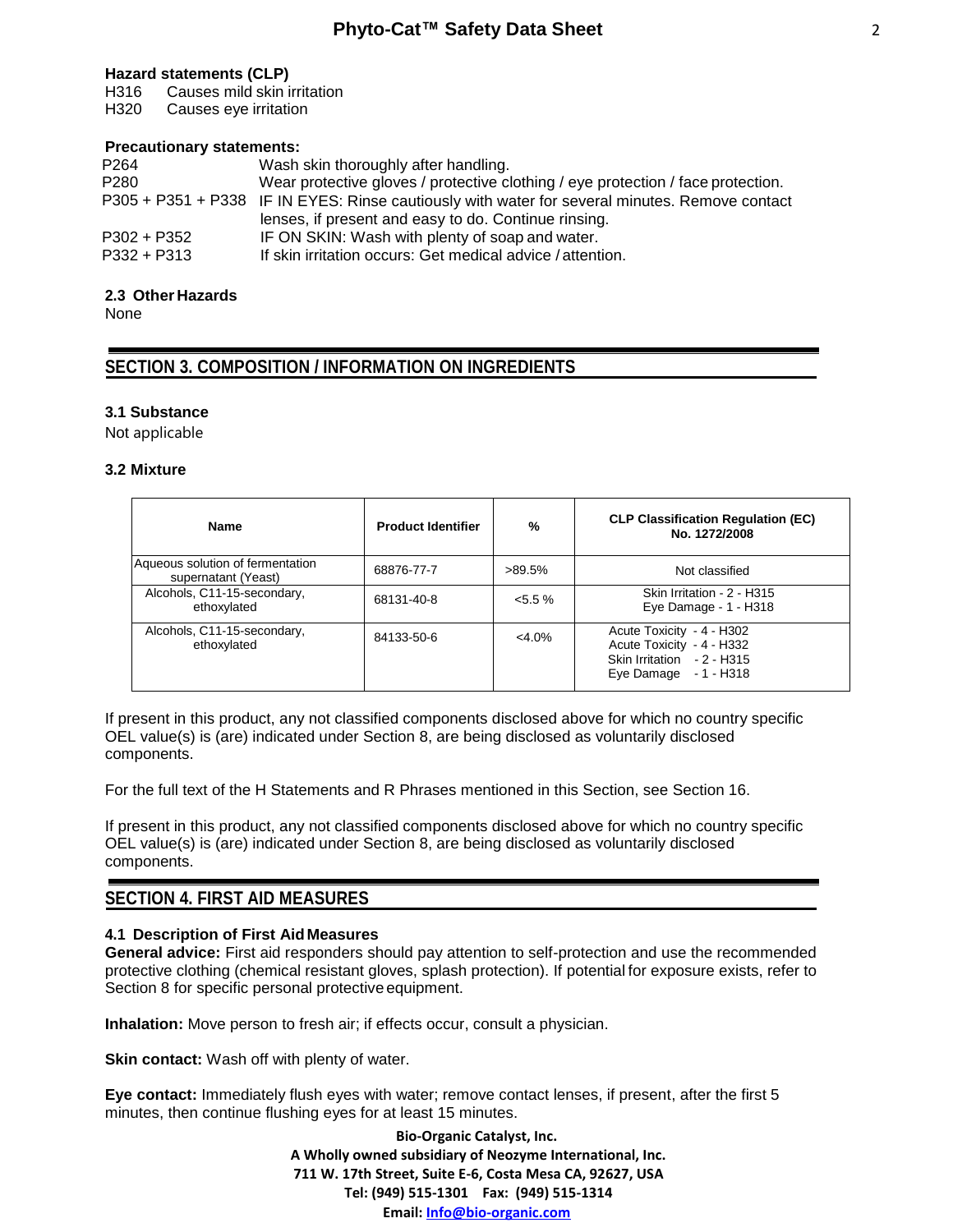**Ingestion:** If swallowed, seek medical attention. Do not induce vomiting unless directed to do so by medical personnel.

**4.2 Most Important Symptoms and Effects, both Acute and Delayed:** Aside from the information found under Description of first aid measures (above) and Indication of immediate medical attention and special treatment needed (below), any additional important symptoms and effects are described in Section 11: Toxicology Information.

**4.3 Indication of any Immediate Medical Attention and Special Treatment Needed. Notes to Physician:** Treatment of exposure should be directed at the control of symptoms and the clinical condition of the patient.

# **SECTION 5. FIREFIGHTING MEASURES**

# **5.1 Extinguishing Media**

**Suitable extinguishing media:** Water fog or fine spray. Dry chemical fire extinguishers. Carbon dioxide fire extinguishers. Foam. Alcohol resistant foams (ATC type) are preferred. General purpose synthetic foams (including AFFF) or protein foams may function, but will be less effective.

# **Unsuitable extinguishing media:** None

# **5.2 Special Hazards Arising from the Substance orMixture**

**Hazardous combustion products:** During a fire, smoke may contain the original material in addition to combustion products of varying composition which may be toxic and/or irritating. Combustion products may include and are not limited to: Carbon monoxide. Carbon dioxide.

**Unusual fire and explosion hazards:** Violent steam generation or eruption may occur upon application of direct water stream to hot liquids.

# **5.3 Advice forFirefighters**

**Firefighting procedures:** Keep people away. Isolate fire and deny unnecessary entry. Burning liquids may be extinguished by dilution with water. Burning liquids may be moved by flushing with water to protect personnel and minimize property damage.

**Special protective equipment for firefighters:** Wear positive-pressure, self-contained breathing apparatus (SCBA) and protective firefighting clothing (includes firefighting helmet, coat, trousers, boots, and gloves). If protective equipment is not available or not used, fight fire from a protected location or safe distance.

# **SECTION 6. ACCIDENTAL RELEASE MEASURES**

# **6.1 Personal Precautions, Protective Equipment and Emergency Procedures**

Isolate area. Keep unnecessary and unprotected personnel from entering the area. Refer to section 7, Handling, for additional precautionary measures. Use appropriate safety equipment. For additional information, refer to Section 8, Exposure Controls and Personal Protection.

# **6.2 Environmental Precautions**

**"**IN ACCORDANCE WITH NATIONAL AND LOCAL LAWS AND PRACTICES." Flush down sewage or drainage systems with copious amounts of water. See Section 12, Ecological Information.

**6.3 Reference to Other Sections:** References to other sections, if applicable, have been provided in the previous sub-sections.

# **SECTION 7. HANDLING AND STORAGE**

# **7.1 Precautions for Safe Handling**

Avoid contact with eyes, skin, and clothing. Wash thoroughly after handling. See Section 8, EXPOSURE CONTROLS AND PERSONAL PROTECTION.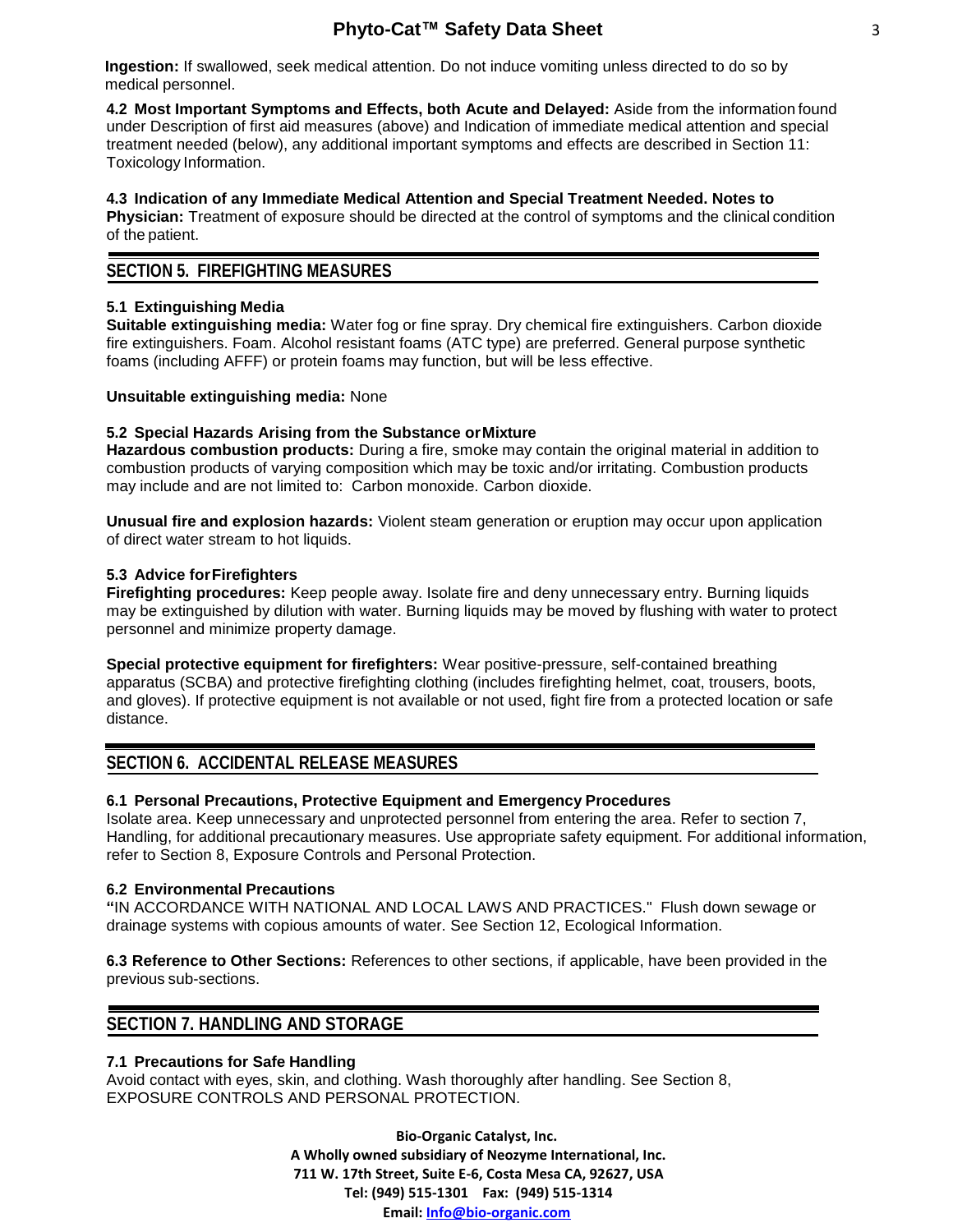### **7.2 Conditions for Safe Storage, including any Incompatibilities**

No specific requirements. CONDITIONS TO AVOID: Temperatures above 45°C., pH below 2.5 and above 12.5 will affect the quality and condition of the product. Strong caustics and strong bases may affect the quality and condition of the product. Additional storage and handling information on this product may be obtained by calling your sales or customer service contact. The shelf life given is for unopened containers stored under moderate temperature conditions.

### **Storage stability:**

Use within 24 months

# **7.3 Specific End Use**

See the technical data sheet on this product for further information.

# **SECTION 8. EXPOSURE CONTROLS / PERSONAL PROTECTION**

### **8.1 Exposure Controls**

**Engineering controls:** Use local exhaust ventilation, or other engineering controls, to maintain airborne levels below exposure limit requirements or guidelines. If there are no applicable exposure limit requirements or guidelines, general ventilation should be sufficient for most operations. Local exhaust ventilation may be necessary for some operations.

### **Individual protection measures:**

**Eye/face protection:** Use chemical goggles. Chemical goggles should be consistent with EN 166 or equivalent.

**Skin protection/hand protection**: Use chemical resistant gloves classified under Standard EN374. Protective gloves against chemicals and micro-organisms. Examples of preferred glove barrier materials include: Butyl rubber. Chlorinated polyethylene. Natural rubber ("latex"). Neoprene. Nitrile/butadiene rubber ("nitrile" or "NBR"). Polyethylene. Ethyl vinyl alcohol laminate ("EVAL"). Polyvinyl chloride ("PVC" or "vinyl"). Viton.

Examples of acceptable glove barrier materials include: Polyvinyl alcohol ("PVA"). When prolonged or frequently repeated contact may occur, a glove with a protection class of 6 (breakthrough time greater than 480 minutes according to EN 374) is recommended. When only brief contact is expected, a glove with a protection class of 2 or higher (breakthrough time greater than 30 minutes according to EN 374) is recommended. NOTICE: The selection of a specific glove for a particular application and duration of use in a workplace should also take into account all relevant workplace factors such as, but not limited to: Other chemicals which may be handled, physical requirements (cut/puncture protection, dexterity, thermal protection), potential body reactions to glove materials, as well as the instructions/specifications provided by the glove supplier.

**Environmental exposure controls:** See SECTION 7: Handling and storage and SECTION 13: Disposal considerations for measures to prevent excessive environmental exposure during use and waste disposal.

# **SECTION 9. PHYSICAL AND CHEMICAL PROPERTIES**

#### **9.1 Information on Basic Physical and Chemical Properties**

| Liquid                                                                                                                                                                                                                               |  |
|--------------------------------------------------------------------------------------------------------------------------------------------------------------------------------------------------------------------------------------|--|
| Colorless - pale amber                                                                                                                                                                                                               |  |
| Mild                                                                                                                                                                                                                                 |  |
| No test data available                                                                                                                                                                                                               |  |
| Full Strength Concentrate 3.9 - 4.3                                                                                                                                                                                                  |  |
| At recommended use dilutions, pH ranges 6.3 to 6.9                                                                                                                                                                                   |  |
| Not applicable                                                                                                                                                                                                                       |  |
| <b>Bio-Organic Catalyst, Inc.</b><br>A Wholly owned subsidiary of Neozyme International, Inc.<br>711 W. 17th Street, Suite E-6, Costa Mesa CA, 92627, USA<br>Tel: (949) 515-1301  Fax: (949) 515-1314<br>Email: Info@bio-organic.com |  |
|                                                                                                                                                                                                                                      |  |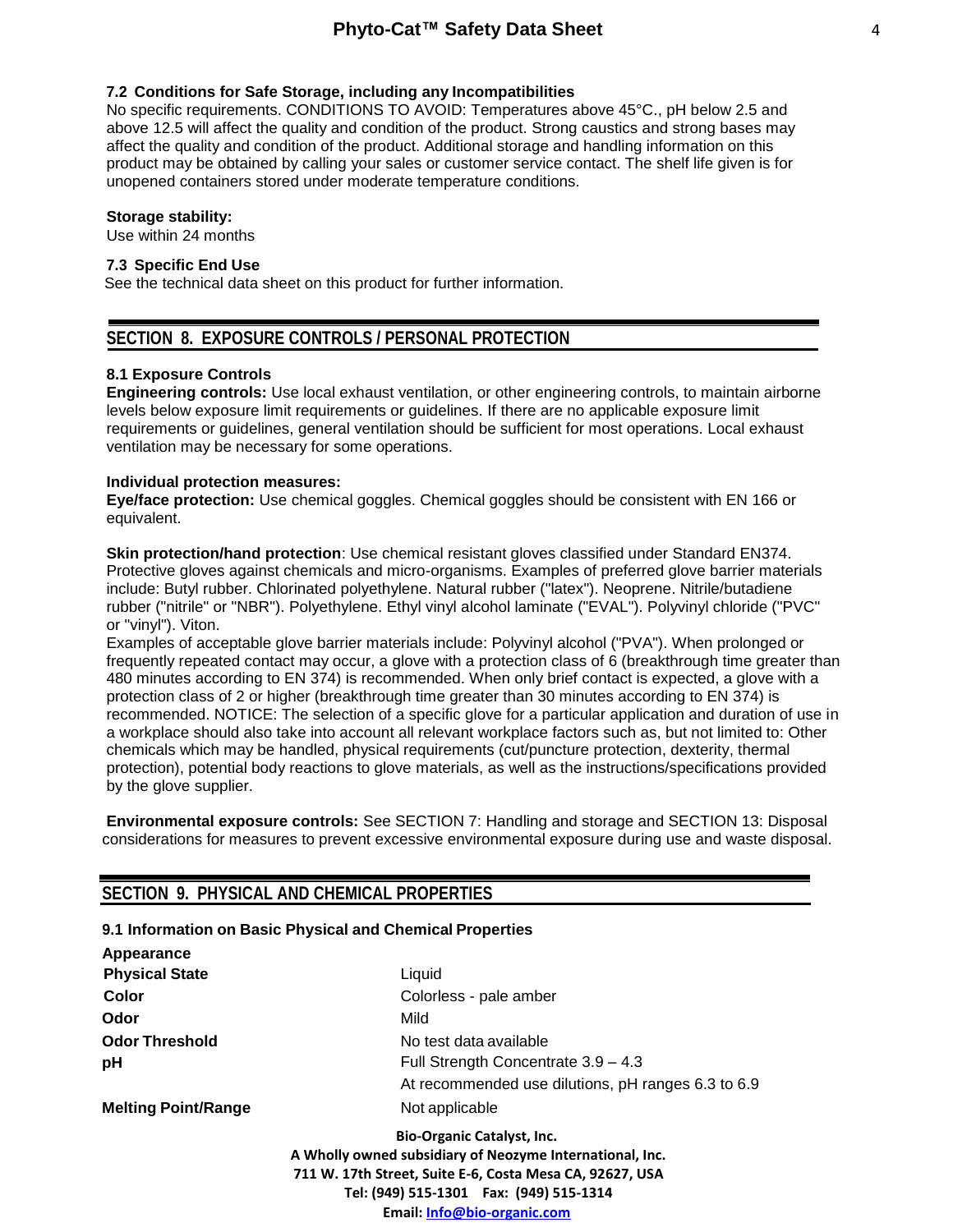| <b>Freezing Point</b><br>Boiling Point (760 mmHg)                | See Pour Point<br>> 100 °C at 760 mmHg Calculated   |
|------------------------------------------------------------------|-----------------------------------------------------|
| <b>Flash Point</b><br><b>Evaporation Rate (Butyl Acetate = 1</b> | ASTM D 93 Closed Cup > 93°C<br>$< 0.01$ Calculated  |
| <b>Flammability (solid, gas)</b><br><b>Lower Explosion Limit</b> | Not applicable to liquids<br>No test data available |
| <b>Upper Explosion Limit</b>                                     | No test data available                              |
| <b>Vapor Pressure</b>                                            | No test data available                              |
| <b>Relative Vapor Density (air = 1)</b>                          | >1 Calculated                                       |
| <b>Relative Density (water = 1)</b>                              | 1.002 @ 20°C / 20°C                                 |
| <b>Water Solubility</b>                                          | 100% in water                                       |
| <b>Auto-ignition Temperature</b>                                 | No test data available                              |
| <b>Decomposition Temperature</b>                                 | No test data available                              |
| <b>Kinematic Viscosity</b>                                       | @ 40°C 2.3373 cst                                   |
| <b>Explosive Properties</b>                                      | No data available                                   |
| <b>Oxidizing Properties</b>                                      | No data available                                   |
| 9.2 Other information                                            |                                                     |
| <b>Pour Point</b>                                                | 2.22°C or $(+28°F)$                                 |

NOTE: The physical data presented above are typical values and should not be construed as a specification.

# **SECTION 10. STABILITY AND REACTIVITY**

**10.1 Reactivity:** No data available

**10.2 Chemical Stability:** Thermally stable at typical usetemperatures.

**10.3 Possibility of Hazardous Reactions:** Polymerization will notoccur.

**10.4 Conditions to Avoid:** Exposure to elevated temperatures can cause product todecompose.

**10.5 Incompatible Materials:** Avoid contact with: Strong acids. Strong bases. Strongoxidizers.

**10.6 Hazardous Decomposition Products:** Decomposition products depend upon temperature, air supply and the presence of other materials.

# **SECTION 11. TOXICOLOGICAL INFORMATION**

Toxicological information on this product, or its components, appears in this section when such data is available.

**11.1 Information on Toxicological Effects Acute toxicity:** LC50-Level of 10,000 mg/kg: No effects after 168 hours; Non-Toxic.

**Acute oral toxicity:** Very Low toxicity if swallowed. Small amounts swallowed incidentally as a result of normal handling operations are not likely to cause injury; however, swallowing larger amounts may cause injury.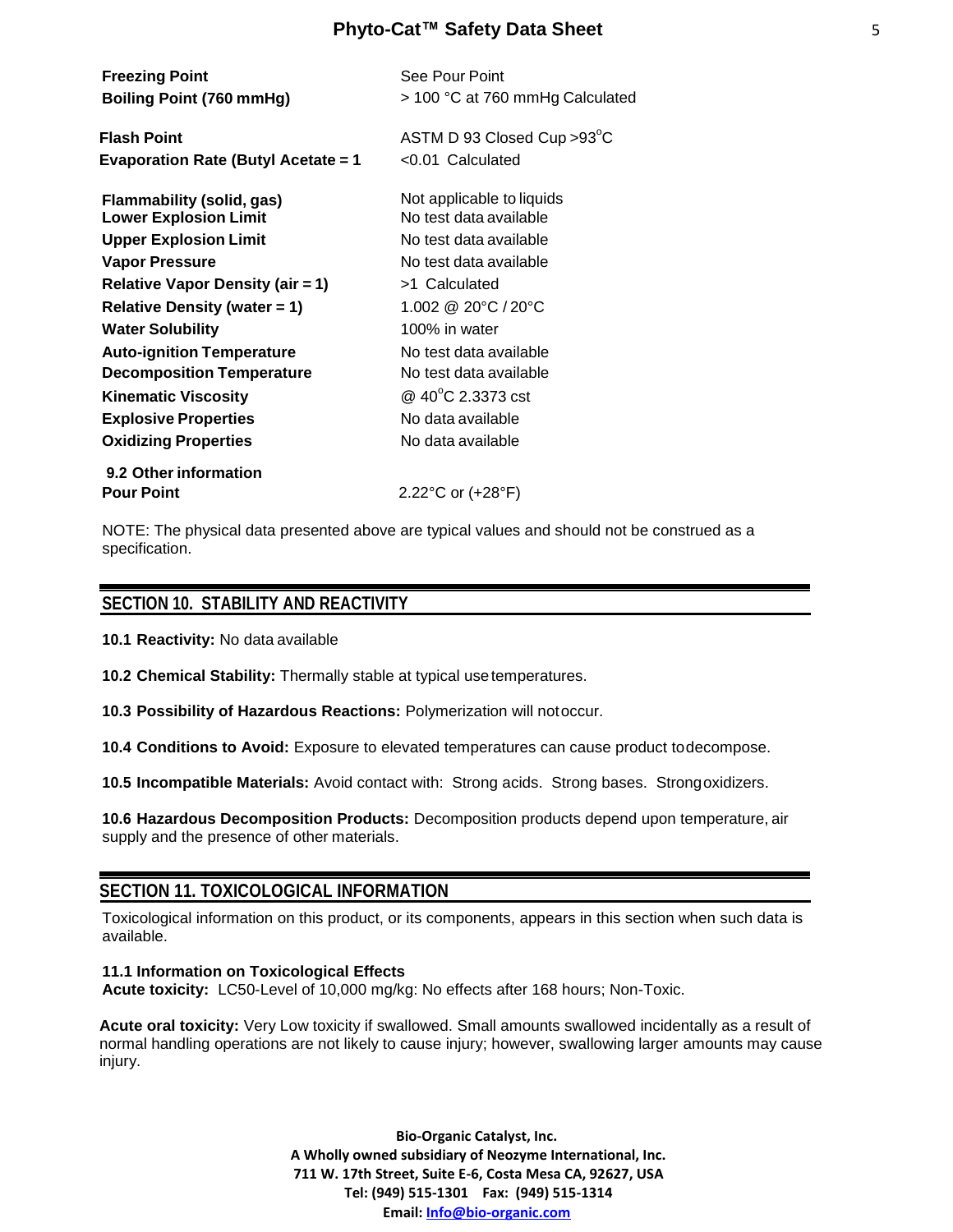Typical for this family of materials. ORAL LD50**:** Levels of >5,000 mg/kg: No effects.

**Acute dermal toxicity:** Prolonged skin contact is unlikely to result in absorption of harmful amounts.

Typical for this family of materials. LD50, Rabbit, > 2,000 mg/kg as tested.

**Acute inhalation toxicity:** No adverse effects are anticipated from single exposure to vapor. For respiratory irritation and narcotic effects: No relevant data found. The LC50 has not been determined.

**Skin corrosion/irritation:** Skin irritation testing: Final dermal irritation determination, It is a mild skin irritation based on a score of 2.09 compared to standard of draize score > 1.5, but < 2.3.

#### **Serious eye irritation:** None

**Eye Irritation Testing:** Utilization of InVitro International's Irritection Assay System was used to evaluate the product and is classified as a mild ocular irritant, under EU CLP classification, with an IDE score of 15.2, which reflects a classification of Category 2B irritant.

#### **Sensitization:**

**For skin sensitization:** No relevant data found. **For respiratory sensitization**: No relevant data found.

**Specific target organ systemic toxicity (single exposure):** Evaluation of available data suggests that this material is not an STOT-SE toxicant.

#### **Specific target organ systemic toxicity (repeated exposure)**

Based on available data, repeated exposures are not anticipated to cause significant adverse effects.

**Carcinogenicity:** No relevant data found.

**Teratogenicity:** No relevant data found.

**Reproductive toxicity:** No relevant data found.

**Mutagenicity:** No relevant data found.

**Aspiration hazard:** Based on physical properties, not likely to be an aspiration hazard.

#### **COMPONENTS INFLUENCING TOXICOLOGY:** None

# **SECTION 12. ECOLOGICAL INFORMATION**

Ecotoxicological information on this product, or its components, appears in this section when such data is available. This is a totally safe and efficient biocatalytic degrader of organic waste materials. The product causes contaminants and other organic matter to eventually biodegrade, thus returning to carbon dioxide and water. When disposed of in sewage and drainage systems, the product aids in the breakdown of pollutants such as oil.

### **12.1 Toxicity**

**Ecotoxicity:** The material is non-toxic to aquatic organisms on an acute basis (LC50/EC50 between 1 and 10 mg/L in the most sensitive species tested).

**Fish acute & prolonged toxicity:** For this family of materials: LC50, fathead minnow (Pimephales promelas), static, 96 hrs. 100% survival rate at 1ppm.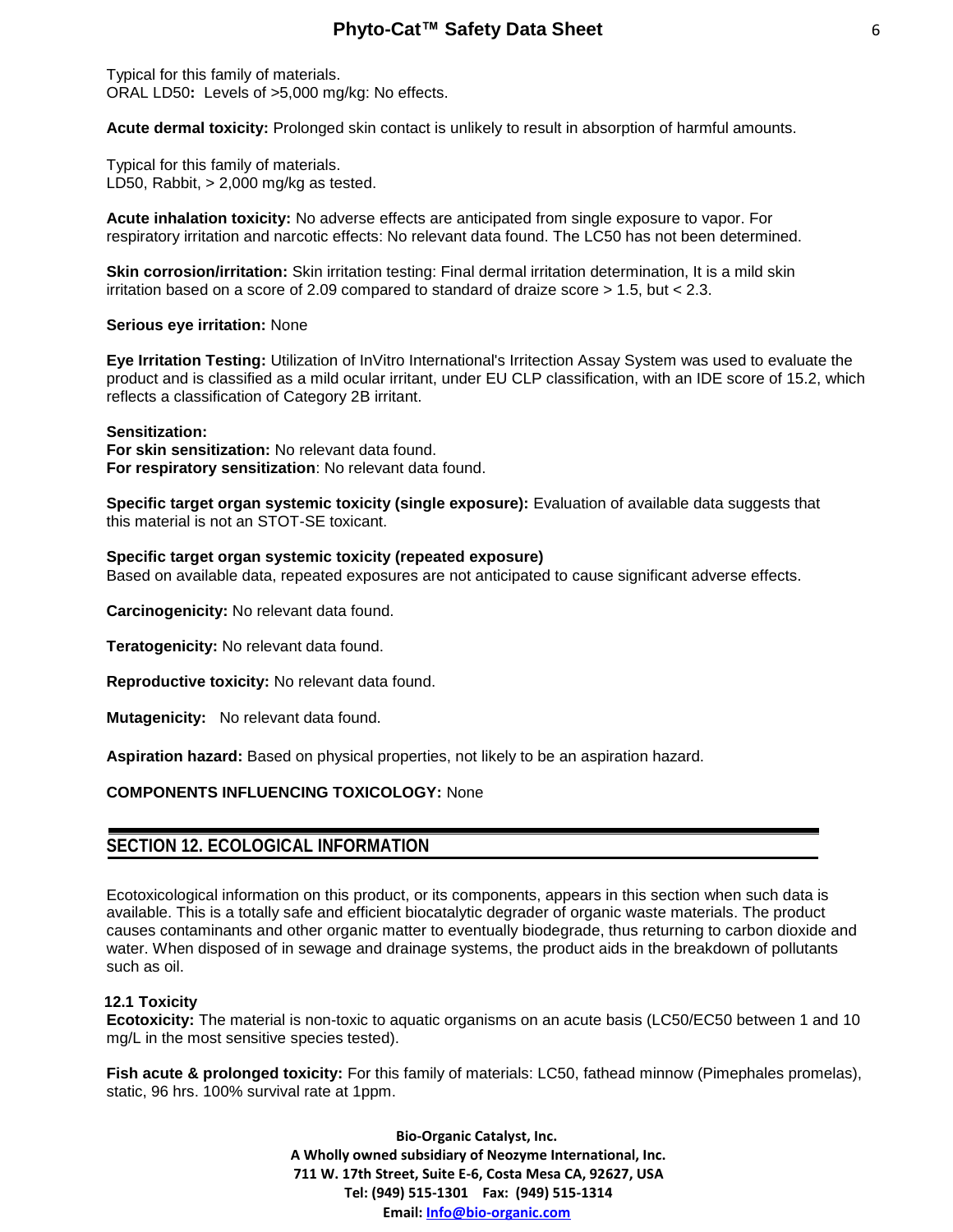**Aquatic invertebrate acute toxicity:** EC50, water flea Daphnia magna, 48 hrs. Toxicity: Not Detected.

**Toxicity to micro-organisms:** EC50 Vibrio fischeri (Photobacterium phosphoreum), P seudokirchner¡ella subcapitata (Selen astrum capricornutum) Toxicity: Not Detected.

**Mutagenicity test:** The organisms P. subcapitata and D. magna are continental water organisms. V. fischeri is an organism that can be involved for both continental water and marine water samples. Salmonella typhimurium is an organism to evaluate sweet water and its results can be applied to the environment and extrapolated to humans.

# **Salmonella typhimurium:** Mutagenicity**:** Not Detected

**Marine acute toxicity:** The marine invertebrate species, Mysidopsis bahia (Americamysis bahia) and the marine vertebrate species, Menidia beryllina were used in the tests. For the marine invertebrate species,48- Hour Acute Mysidopsis bahia survival test results : LC-50 -316.23 (ppm), The 96-Hour LC-50 (concentration at which 50% mortality is expected to occur) Menidia beryllina survival data was 203.04 (ppm).

# **12.2 Persistence and Degradability**

**OECD biodegradation tests**: For this family of materials: OECD Guideline for Testing of Chemicals, 302 B, Inherent Biodegradability: Zahn-Wellens/EMPA-Test Adopted: July 17, 1992, as well as German Standard Procedures for Water, Waste Water and Sludge Testing, Test procedure with water organisms (Group L) Determination of the biodegradability, Static Test (L25),DIN 38 412, Part 25.

**Biodegradation exposure time method**: > 58% -48 HRS OECD 302B Test Closed Bottle Ready Biodegradability Test Reference: Environmental Protection Agency - Toxic Substances Control Act, Code of Federal Regulations Title 40, part 796, section 3200 (40 CPR 796.3200)

# **Biodegradation exposure time method: > 75%-28 Days**

**Environmental fate**: Persistence and Degradability: The material is readily biodegradable. Passes OECD test(s) for ready biodegradability.

# **12.3 BioaccumulativePotential**

Unknown

# **12.4 Mobility in Soil**

No specific, relevant data available for assessment.

# **12.5 Results of PBT and vPvB assessment**

This substance has not been assessed for persistence, bioaccumulation and toxicity (PBT).

# **12.6 Other Adverse Effects**

This substance is not in Annex I of Regulation (EC) No 1005/2009 on substances that deplete the ozone layer.

# **SECTION 13. DISPOSAL CONSIDERATIONS**

# **13.1 Waste Treatment Methods**

Flush down sewage or drainage systems with copious amounts of water. Any disposal practices must be in compliance with all national and provincial laws and any municipal or local by-laws governing waste.

The definitive assignment of this material to the appropriate EWC group, and thus its proper EWC code, will depend on the use that is made of this material. Contact the authorized waste disposal services.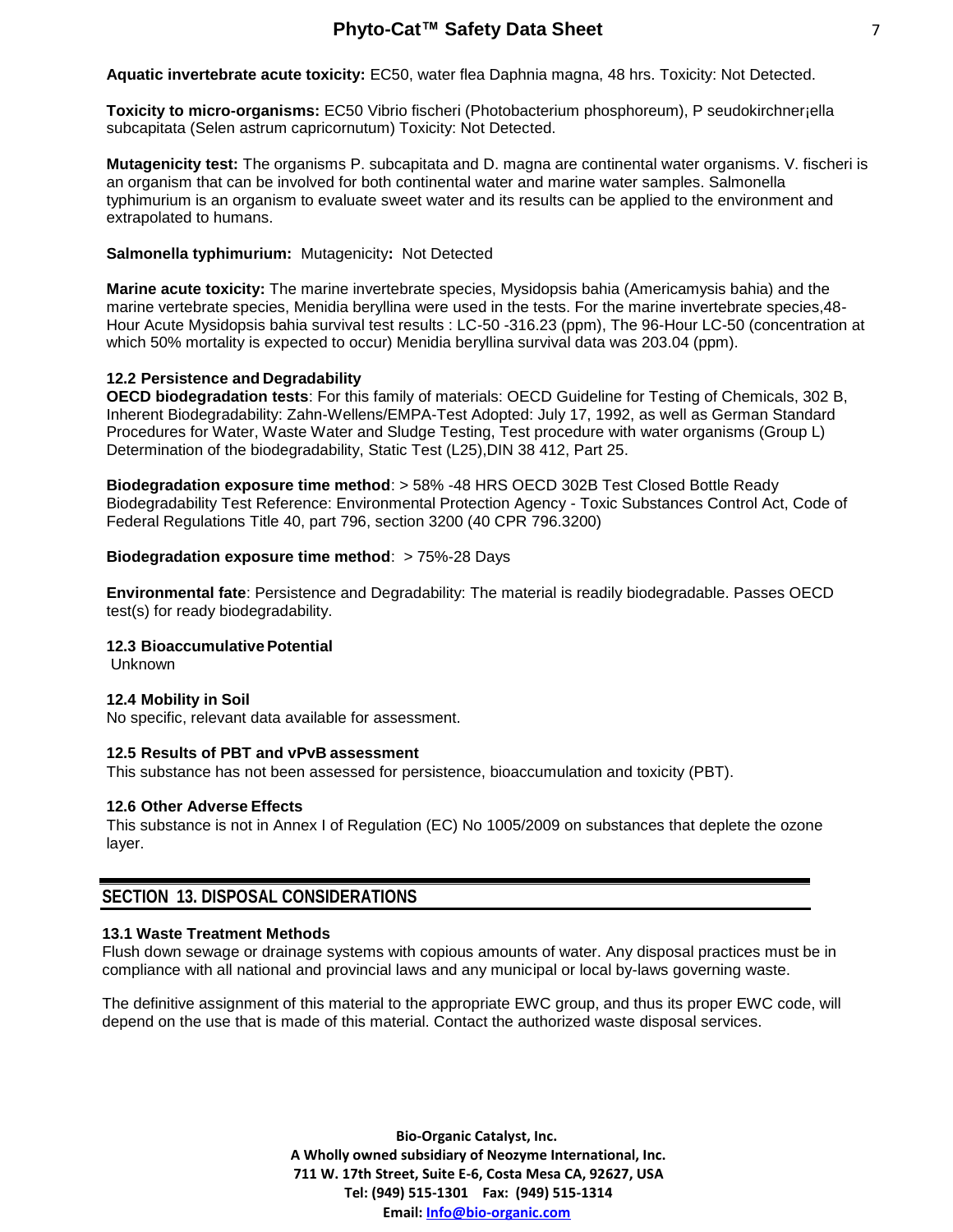# **SECTION 14. TRANSPORT INFORMATION**

# **Classification for ROAD and Rail Transport (ADR/RID):**

| 14.1 UN number                                       | Not applicable                                                       |
|------------------------------------------------------|----------------------------------------------------------------------|
| 14.2 Proper shipping name                            | Not applicable                                                       |
| 14.3 Class                                           | 55                                                                   |
| 14.4 Packing group                                   | Not applicable                                                       |
| 14.5 Environmental hazards                           | Not considered environmentally hazardous based on<br>available data. |
| 14.6 Special precautions for user No data available. |                                                                      |

# **Classification for SEA Transport (IMO-IMDG):**

| 14.1                                                 | UN number                                                                                          | Not applicable                                              |
|------------------------------------------------------|----------------------------------------------------------------------------------------------------|-------------------------------------------------------------|
|                                                      | 14.2 Proper shipping name                                                                          | Not applicable                                              |
|                                                      | 14.3 Class                                                                                         | Not applicable                                              |
|                                                      | 14.4 Packing group                                                                                 | Not applicable                                              |
|                                                      | 14.5 Environmental hazards                                                                         | Not considered as marine pollutant based on available data. |
|                                                      | 14.6 Special precautions for user                                                                  | No data available.                                          |
|                                                      | 14.7 Transport in bulk according<br>to Annex I or II of MARPOL<br>73/78 and the IBC or IGC<br>Code | Consult IMO regulations before transporting ocean bulk.     |
| <b>Classification for AIR Transport (IATA/ICAO):</b> |                                                                                                    |                                                             |

# **Classification for AIR Transport (IATA/ICAO):**

| 14.1 UN number                                       | Not applicable |
|------------------------------------------------------|----------------|
| 14.2 Proper shipping name                            | Not applicable |
| 14.3 Class                                           | Not applicable |
| 14.4 Packing group                                   | Not applicable |
| 14.5 Environmental hazards                           | Not applicable |
| 14.6 Special precautions for user No data available. |                |

This information is not intended to convey all specific regulatory or operational requirements /information relating to this product. Transportation classifications may vary by container volume and may be influenced by regional or country variations in regulations. Additional transportation system information can be obtained through an authorized sales or customer service representative. It is the responsibility of the transporting organization to follow all applicable laws, regulations and rules relating to the transportation of the material.

# **SECTION 15. REGULATORY I NFO RM ATIO N**

# **15.1 Safety, Health and Environmental Regulations/Legislation Specific for the Substanceor Mixture**

# **REACH Regulation (EC) No 1907/2006**

This product contains only components that have been either pre-registered, registered, are exempt from registration, are regarded as registered or are not subject to registration according to Regulation (EC) No.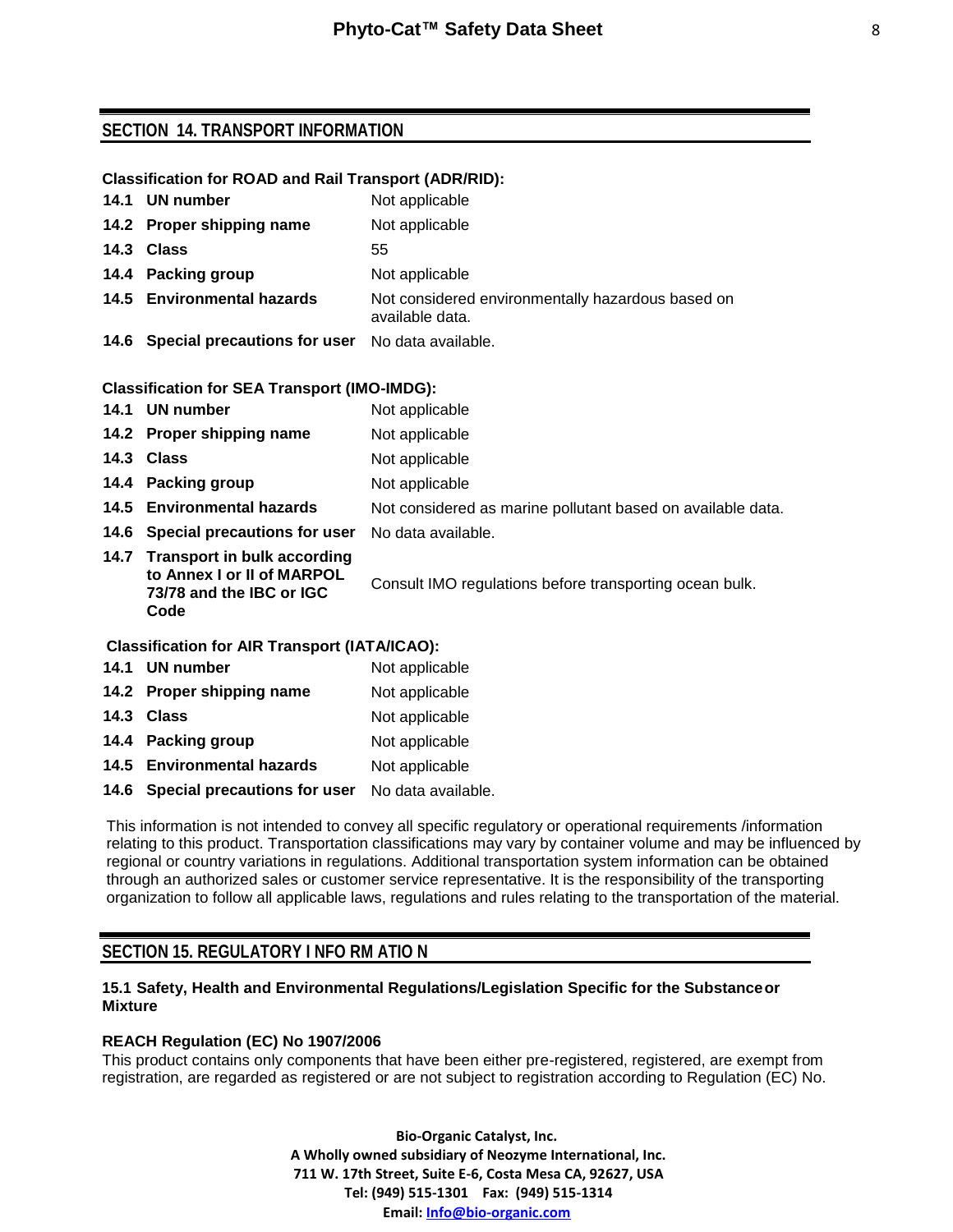1907/2006 (REACH)., The aforementioned indications of the REACH registration status are provided in good faith and believed to be accurate as of the effective date shown above. However, no warranty, express or implied, is given. It is the buyer´s/user´s responsibility to ensure that his/her understanding of the regulatory status of this product is correct.

### **Seveso II - Directive 96/82/EC and its amendments:**

Listed in Regulation: Directive 96/82/EC does not apply

### **15.2 Chemical Safety Assessment**

Not applicable

### **15.3 Hazardous Products Act Information: CPR Compliance**

This product has been classified in accordance with the hazard criteria of the Canadian Controlled Products Regulations (CPR) and the SDS contains all the information required by the CPR.

### **15.4 Hazardous Products Act Information: WHMIS Classification Hazards**

H316 Causes mild skin irritation H320 Eye irritation

### **15.5 Australian Inventory of Chemical Substances (AICS)**

The principal components and additives of this product are included in the Australian Inventory of Chemical Substances (AICS) or comply with the requirements of the Industrial Chemicals (Notification and Assessment) Act 1989.

### **15.6 Japan. Chemical Substance Control Law (CSCL/ENCS/METI) Inventory**

This product complies with, or is listed on, Japan Existing and New Chemical Substance (ENCS) (METI) Inventory.

### **15.7 Japan. Industrial Safety and Health Law (ISHL) Inventory**

This product complies with, or is listed on, ISHL Inventory (MHLW).

# **SECTION 16. OTHER INFORMATION**

### **Full text of H-Statements referred to under sections 2 and 3**

 H302 Harmful if swallowed H315 Causes skin irritation. H316 Causes mild skin irritation H318 Causes serious eye damage. H320 Eye irritation H332 Harmful if inhaled.

#### **Product literature**

Additional information on this product may be obtained by calling your sales or customer service contact. Ask for a product brochure. Additional information on this and other products may be obtained by visiting our web page.

#### **Information source and references**

This SDS is prepared by Product Regulatory Services and Hazard Communications Groups from information supplied by internal references within our company.

Bio-Organic Catalyst, Inc. urges each customer or recipient of this SDS to study it carefully and consult appropriate expertise, as necessary or appropriate, to become aware of and understand the data contained in this SDS and any hazards associated with the product. The information herein is provided in good faith and believed to be accurate as of the effective date shown above. However, no warranty, express or implied, is given. Regulatory requirements are subject to change and may differ between various locations. It is the buyer's/user's responsibility to ensure that his activities comply with all federal, state, provincial or